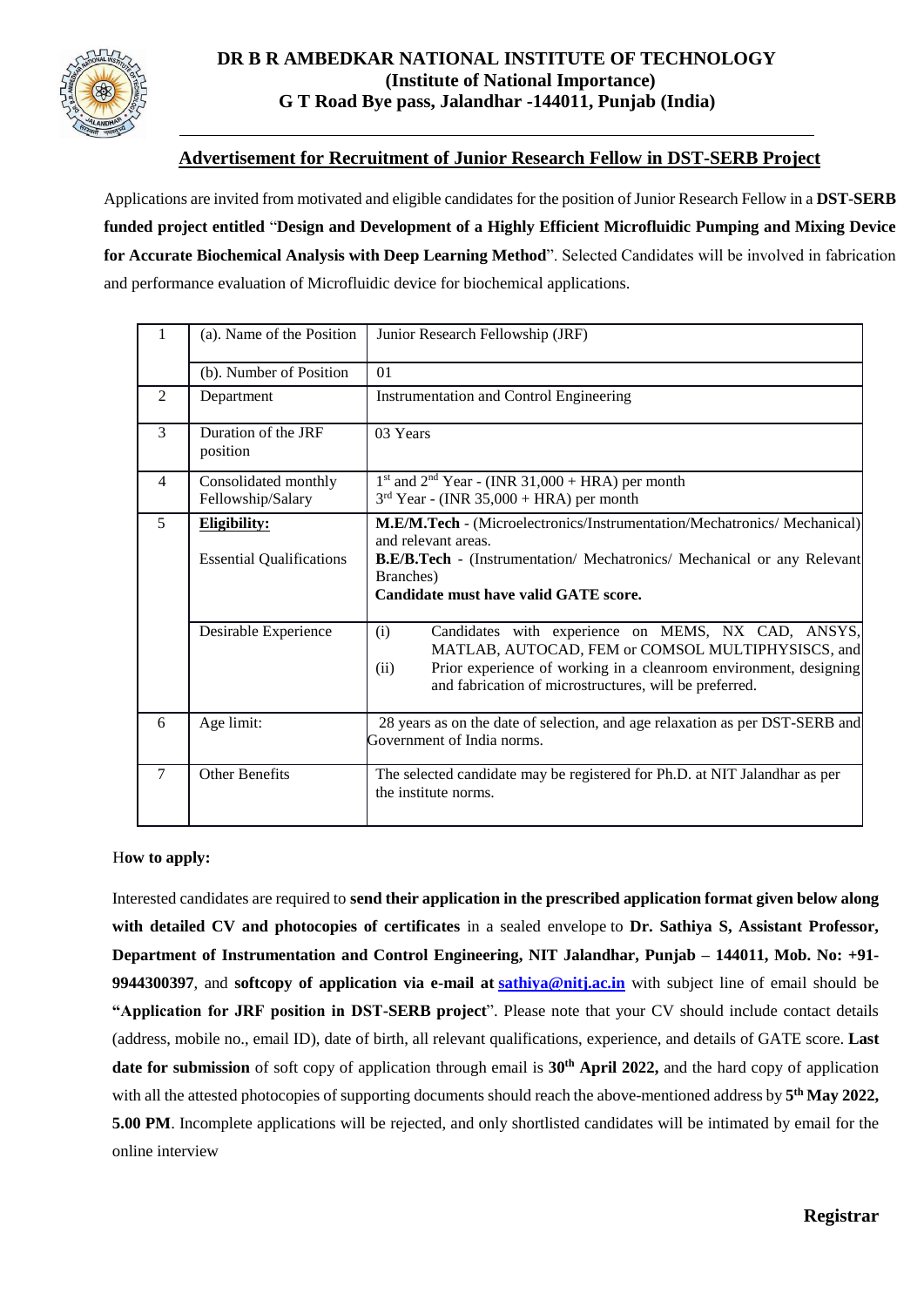# **Application Format for Junior Research Fellow (JRF) to work in the DST-SERB sponsored project**

# **1. Personal Details**

| Gender (Male/Female)             |
|----------------------------------|
|                                  |
| <b>Address for Communication</b> |
|                                  |
|                                  |
|                                  |
|                                  |

Are you interested to register for Ph.D. at NIT Jalandhar, if selected: Yes/No.? …………………

# **2. Details of School/University/Institute Studied (From 10th/Matriculation Onwards)**

| S.<br>No. | <b>Degree</b> | <b>Discipline</b> | University/Institute | Regular/<br>Part-time | Year | <b>%Marks</b><br>/CGPA* | <b>Division</b> |
|-----------|---------------|-------------------|----------------------|-----------------------|------|-------------------------|-----------------|
|           |               |                   |                      |                       |      |                         |                 |
|           |               |                   |                      |                       |      |                         |                 |
|           |               |                   |                      |                       |      |                         |                 |